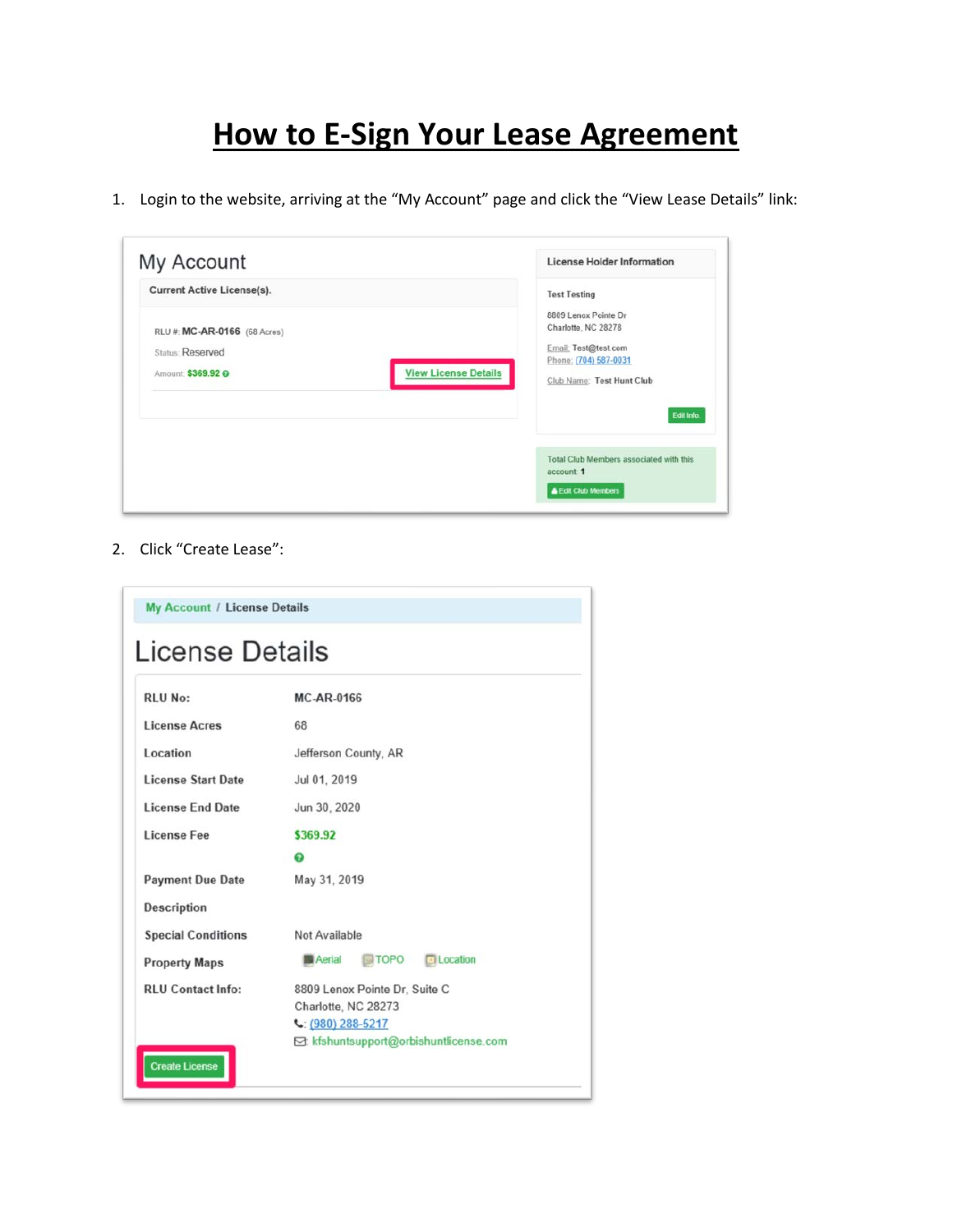Be sure to carefully read the directions on each page to verify the information before e-signing the Lease Document. To proceed through the tabbed pages, click the button located at the bottom center of the screen. You can select the "Exit" button located at the bottom right of the screen to exit the wizard at any time.

1. Lease Summary: Displays the reservation information for your club. Verify that the RLU number, price, payment due date, and the Lease start and end date are correct and click "Verify Club Members" to proceed to the next tab.

| <b>1. License Summary</b>                     | 2. Verify Club Members                       | 3. E-Sign License | 4. Payment Options |
|-----------------------------------------------|----------------------------------------------|-------------------|--------------------|
| Please verify your license information below: |                                              |                   |                    |
| RLU No:                                       | MC-AR-0166                                   |                   |                    |
| Acres:                                        | 68                                           |                   |                    |
| Location:                                     | Jefferson County, AR                         |                   |                    |
| <b>License Start Date:</b>                    | July 01, 2019                                |                   |                    |
| <b>License End Date:</b>                      | June 30, 2020                                |                   |                    |
| <b>Total Amount Due:</b>                      | \$369,92 @                                   |                   |                    |
| <b>Payment Due Date:</b>                      | May 31, 2019                                 |                   |                    |
| Licensee:                                     | <b>Test Testing</b>                          |                   |                    |
|                                               | 8809 Lenox Pointe Dr.<br>Charlotte, NC 28278 |                   |                    |
| <b>Club Name:</b>                             | <b>TEST HUNT CLUB</b>                        |                   |                    |

2. Verify Club Members: Displays your hunt club's information. It is very important that you make sure this page lists all your club's members with their correct address, phone number, and email address. Click "Create Lease" to proceed to the next tab.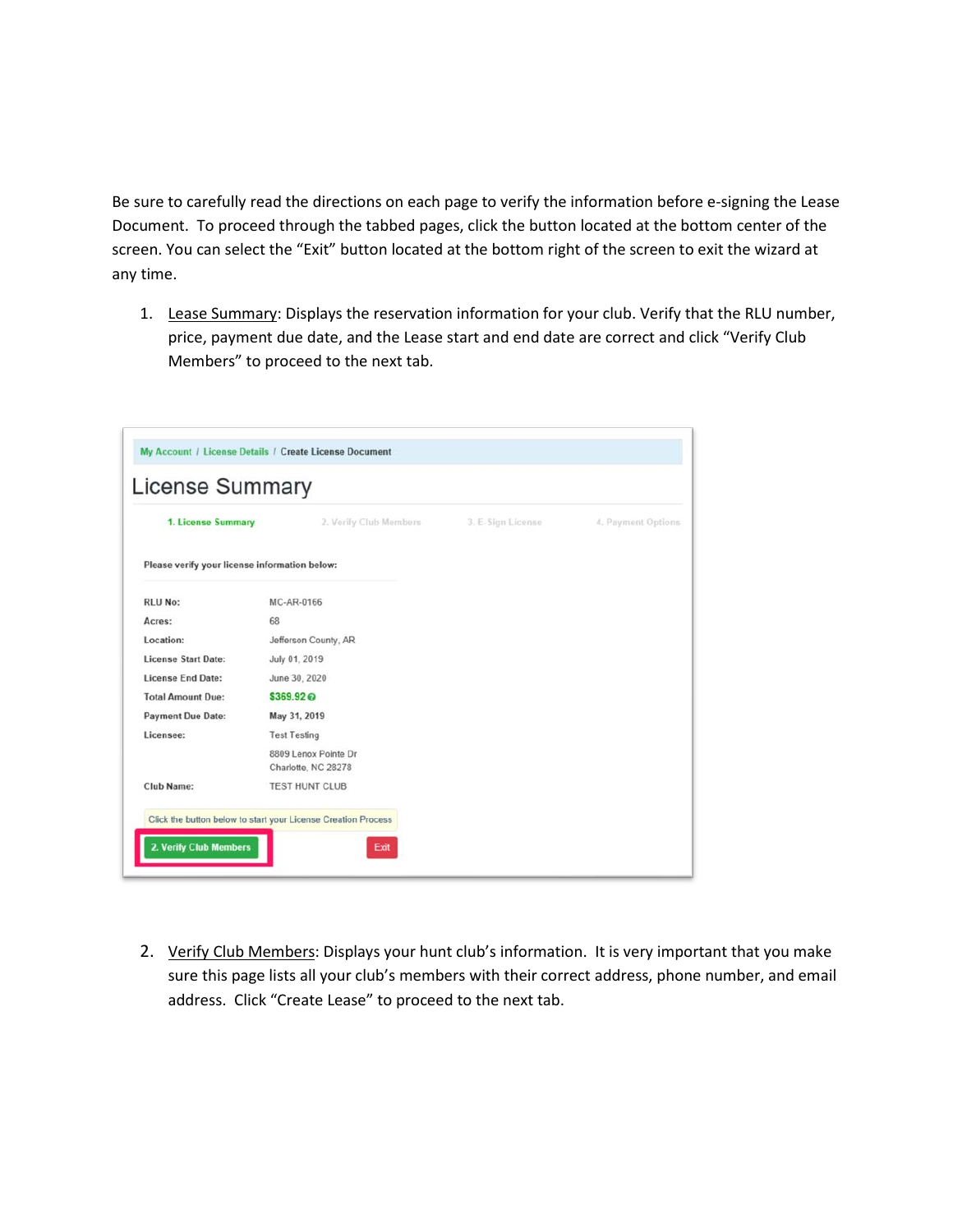|                                     | My Account / License Details / Create License Document                                                           |                   |                    |      |
|-------------------------------------|------------------------------------------------------------------------------------------------------------------|-------------------|--------------------|------|
| <b>Verify Club Members</b>          |                                                                                                                  |                   |                    |      |
| 1. License Summary                  | 2. Verify Club Members                                                                                           | 3. E-Sign License | 4. Payment Options |      |
|                                     | Make changes to your club member roster as needed, using the tools below. Make sure ALL club members are listed. |                   |                    |      |
| Click Here to Add a New Club Member |                                                                                                                  |                   |                    |      |
| <b>Name</b>                         | <b>Address</b>                                                                                                   |                   |                    |      |
| <b>Test Testing</b>                 | 8809 Lenox Pointe Dr Charlotte, NC - 28278                                                                       |                   |                    |      |
| 3. Create License >>                |                                                                                                                  |                   |                    | Exit |

3. Create Lease: Allows you to e-sign your Lease document. When you are sure that all the reservation information is correct, click "E-Sign Lease Agreement".

| My Account / License Details / Create License Document |                                                                                                                           |                                                         |                    |     |
|--------------------------------------------------------|---------------------------------------------------------------------------------------------------------------------------|---------------------------------------------------------|--------------------|-----|
| E-Sign License                                         |                                                                                                                           |                                                         |                    |     |
| 1. License Summary                                     | 2. Verify Club Members                                                                                                    | 3. E-Sign License                                       | 4. Payment Options |     |
|                                                        |                                                                                                                           | License Price: \$369.92 @                               |                    |     |
|                                                        |                                                                                                                           | Payment Due Date: Friday, May 31, 2019                  |                    |     |
|                                                        |                                                                                                                           | Click the button below to E-Sign your license document. |                    |     |
|                                                        | This will generate a preview of the license document with the Terms and Conditions associated with the license Agreement. |                                                         |                    |     |
|                                                        |                                                                                                                           | <b>E-Sign License Agreement</b>                         |                    |     |
|                                                        |                                                                                                                           |                                                         |                    | Exi |

Click the" I Agree" button to accept the terms and conditions of the Lease agreement.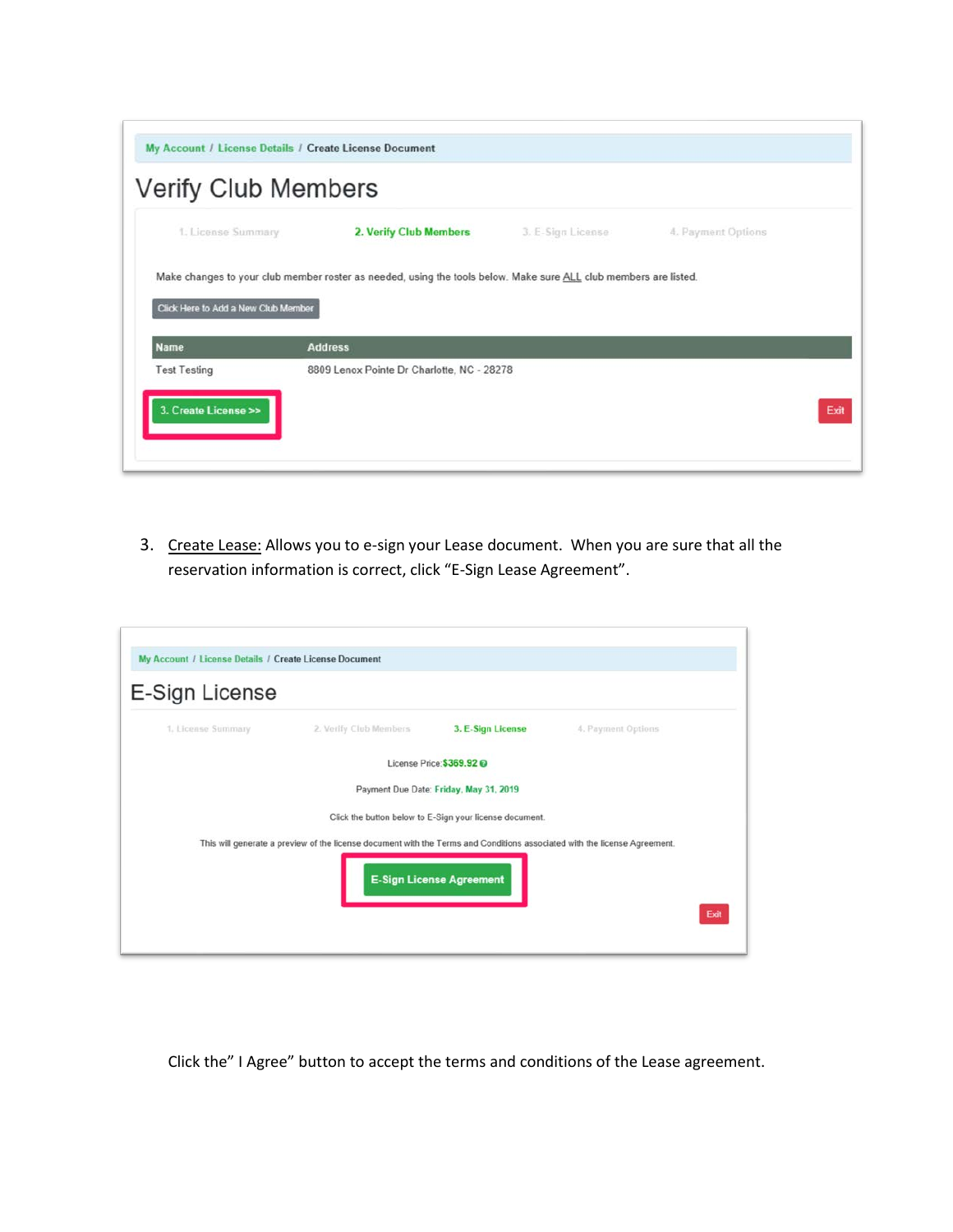Club Name: Test Hunt Club

RIJJ# MC-AR-0166

#### RECREATIONAL LEASE CONTRACT

THIS AGREEMENT made this 28th day of January, 2019, by and between Mary Ann Tate (Landowner), and Test Hunt Club (Hunting Club);

### **WITNESSETH:** WHEREAS, Landowner owns approximately 68 acres of land situated in Jefferson County, Arkansas, as is more

particularly described in Exhibit "A" attached hereto;

WHEREAS, Hunting Club desires to obtain a license for the hunting rights on the premises, depicted on the map in Exhibit "A"; and

WHEREAS, Landowner is agreeable to granting a license of hunting rights to Hunting Club, upon the terms as stated herein;

#### **NOW THEREFORE:**

Landowner and Hunting Club, based upon the considerations and covenants as hereinafter stated, do hereby agree as follows:

- 1. License of Hunting Rights. Landowner hereby grants to Hunting Club the exclusive right to use the property described in Exhibit "A" for hunting wild game, and for no other purpose, subject to the conditions and agreements set forth below.
- 2. Term. This Agreement and grant of a license for hunting rights shall begin on the 1st day of July, 2019, and continue for one year, until its expiration on the 30th day of June, 2020. This Agreement shall be renewed and extended, upon the terms stated herein, on a year-to-year basis, unless either party gives written notice of its intention to terminate the Agreement to the other party, not less than thirty (30) days prior to the expiration of the term of the Agreement.
- 3. License Fee: The consideration for this License Agreement shall be the payment by Licensee to Licensor an Annual License Fee of \$609.93, which includes any campsite and/or structure fees, on or before May 31, 2019. Failure to pay the Annual License Fee by the payment due date set forth above will result in an additional reprocessing fee of \$100.00. Upon non-payment after fourteen days and any day thereafter, the Licensor may, at its sole discretion, terminate this License Agreement in its entirety.
- 4. Agent of Landowner. That the landowner has appointed Kingwood Forestry Services, Inc. (Kingwood) as its agent, for purposes of this Agreement. The Hunting Club agrees to deal with the authority granted to Kingwood, by Landowner, just as if dealing with the Landowner. Any information required to be given to the Landowner, may be given to Kingwood by Hunting Club.
- 5. No Assignment: None of the rights granted herein may be transferred, conveyed, sublicensed or assigned by Licensee without the express prior written consent of Owner, which may be granted or withheld by Owner in its sole discretion. Likewise, Licensee will not engage in commercial hunting or recreational pursuits without first procuring written permission from Owner, which may be withheld by Owner in Owner's sole discretion.

6. Sala of Deonartu: Oumar racaruae tha right to call or avchanga all or nort of tha lande daeorihad as Dronartu

ditions of this Recreation License individually and as club members. Furthermore I acknowledge that I have been designated as the Lessee